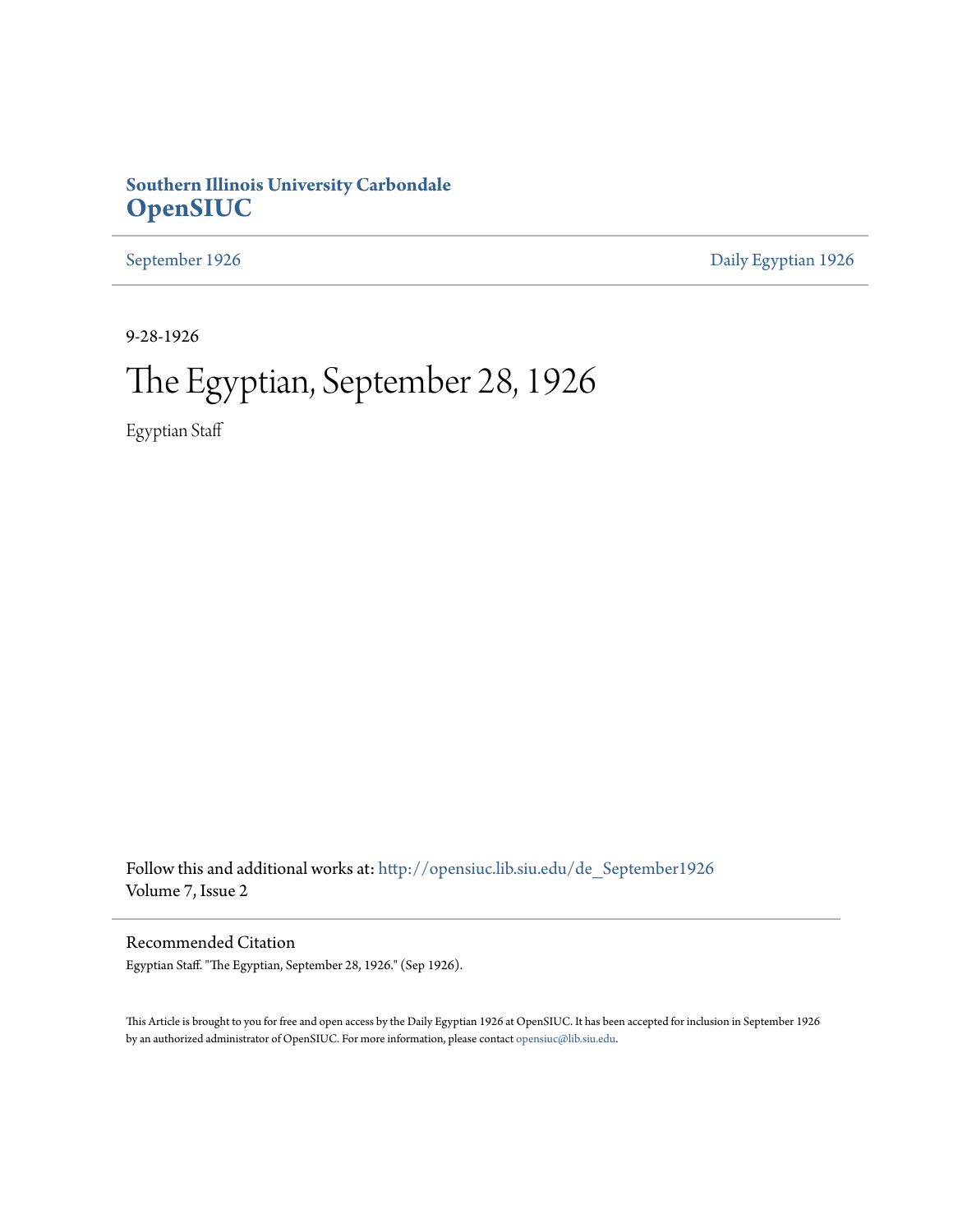LET'S MAKE 8. I. N. U. **BOOM!** 

FGYDTIAN Read by Four Thousand Students, Faculty and Friends of the School

LOTS OF PEP **GRIDDERS!** 

Number 2

**Volume VII** 

Carbondale, Illinois, Sept. 28, 1926

## S. I. N. U. Grows

Of one hundred eighty State Teach ers' Colleges and State Normal schools, S. I. N. U. ranked twelfth in the number of students enrolled in the first summer term. For the second summer term we ranked ninil in the number of students enrolled. Forty-seven state educational institutions other than State Teachers' Colleges and State Normal schools held summer sersions. Only ter of these colleges had a larger enroll. ment than S. I. N. U. the first summer term. Presuent Shrvock says that we shall rank as high this fall term in attendance as we did in the summer terms. Last Wednesday the fall registration had reached 1159. with 627 of this number registered as full fledged Freshmen. These Freshmen could have entered any North Central Association college. One interesting thing in the attendance is the large percentage of college students and the small High school. This year the High school was cut down to about 130 students. This gives the school a chance to spend more money for college classes.

We hope to soon get our new sch ence building to take care of those wanting science courses. This year over 300 students wanted chemistry. but because of the lack of room only about 225 could be accommodated

## ANTHONY HALL GOES "OVER THE TOP"

The first to go over 100% on subscriptions for their achool paper, the Egyptian, is our old reliable Anthony Hall. The girls of Anthony Hall are always ready and willing to support school activities and anything that shows real school spirit. And that's what it takes to keep<sup>\*</sup>going and win--pep, service, united action, school spirit! Let's see who will be second, then third, then fourth and let's wind up in making the whole achool go over 100%. Come on! That's the spirit! Let's subscribe! Support your school paper at all times and talk it up among your friends. Will you help make this year the greatest in the history of your paper and your school?

The man who enters on a free! Illinois State Journal.

## **IN MEMORIAM**

Sunset and evening star And one clear call for me! And may there be no moaning at the bar When I put out to sea.

In memory of our beloved faculty member F. E. Grizzell who was always smiling and optomistic. Every day he had a tender word of greeting for everyone. Now he is gone, but the memory of this splendid life will be a beacon by which we may steer our characters through the pangs of life, Stimulated by a strong determination to render service he met his classes when he should have been in bed.

We, who knew him, will not soon forget this great personage.

## **Water? Water** Everywhere

Carbondale's water used to be distinctitve. In fact, it was so distinctive that it was used to initiate strangers. People accustomed to it took an unholy pleasure in giving an unsuspecting person a drink of wa ter, declaring that it was the best in the world. Yes, Carbondale hav Babbits, too. The first taste convinced one that the so-called friend had lied. A glass of it caused him to suspect that he was being poisoned. And when after untold anguish he came to the point where he could drink it about the only virtue he could find in water was its wetness. Then it began to fail. He went thirsty. Baths were scarce. Muddy water looked charming. Last summer one would have sold his birthright for a glass of salty water.

"Time rolls its ceaseless course" The old system with its salty water is history. We have water that is palatable to the most critical and there is an abundance. No longer is it necessary to take a bath in a tea cup upatairs. The pressure is strong and constant. The filtering process renders it pure. The new \$175,000 ticket is both passed and present.-- | plant will furnish us with water for many years to come.

## Two Prominent Faculty Members Wed

Mr. Fuller Combs and Miss Mary Martin were united in marriage on Feptember 1, 1926, at the home of the bride in Indianapolis, Ind. After the ceremony, the bride and groom left for an extended tour of the East. first going to Cleveland, Ohio; thence by boat to Buffalo, New York, Niagara, and then crossing over into Canada. Mr. and Mrs. Combs returned to Indianapolis for a few days to attend the wedding of the bride's sister. Then they toured Indiana and lilinois by auto and have now returned to Carbondale, where they will reside. They expect to be in their new home, which they are building on West Cherry street, by the first of October. Mr. Combs has been on the High school faculty for the past three years and expects to continue his work as professor of Latin. Mrs. Combs has resigned her position on the college faculty, as critic, which she has held for the past three years.

The meiancholy days have come. the gladdest of the year; the baseball season's ending, and football's coming near.

## **Sixty Five Candidates** For Football Practice

Sixty-five husky warriors responded to Coach McAndrew's call for "ootball men the first of last week. From all appearances we should have one of the best football teams in the history of the school this season. With a large squad to choose from and plenty of good reserve material eager to get a chance to show their stuff. there will be a real scrap for posttions on the regulars, before the whistle blows for the Will Mayfield game here on October 9.

Captain James Hook, undoubtedly one of the best defensive backs that ever donned a Maroon uniform, leads the formidable array of gridiron heroes this year. Hook comes to as from Vienna. Ex-Capt. Floyd of last year and a two-year letter man at tackle who carries a mean toe when it comes to kicking, is back for another year.

Other highly promising men include Rodgers, a three years letter man, at tackle. Willis will without doubt be a real battering ram at half. Other backs include Bridges, another letter man of last year; Biades of Fairfield and Newton of Johnston City are two highly touted lads for backfield positions. Wilson, Lane, Alexander and Johnson of Marion, Lingle, Snidle and Cox, squad members of last year; Lutz, the Carbondale Community crack quarter; Roberts and Wohl of Murphysboro; Cherry, a squad man of 1924, and Wiley of Vienna and Carlton of Coulterville will all give somebody a real fight for positions before the season closes.

In the line we have plenty of worthy material. Floyd, Rodgers, Ingram, Williams, Allen, Veach, Louden, letter men of last year, will furaish pienty of seasoned material, but they will have a fight on their hands in order to retain their positions from such men as Spiller of last year's Freshman Varsity at Illinois U., Stanley of Marion, Pebles, who has had some experience at Washington U. Sisney, last year's C. C. H. S. captain and Little Ten all-star; Johnston of Centralia. Murphy of Salem, McGlasson of Christopher, Kelly, Munger. Trulove, veterans of last year's squad, Crawford and McCarthy of C. C. H.

(Continued on page 8)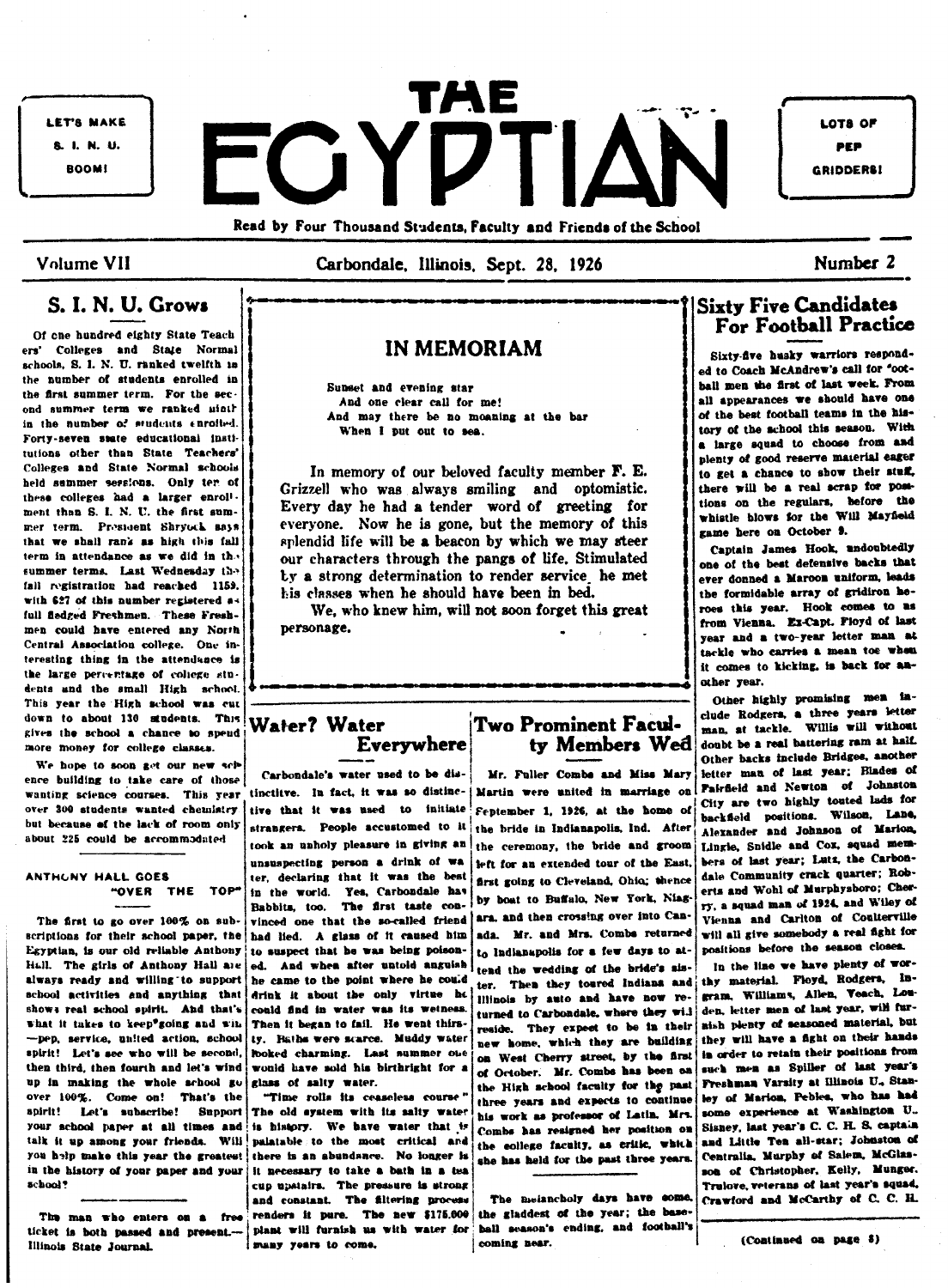

"SKEEZEL" ALLEN AGAIN SELECTED AS BUSINESS MANAGER OF ATHLETICS

Merritt Allen was again chosen to steer the financial ship this year. "Skeezel" understands all branches of athletics from the ground up and has the honor of making seven "N's" while in school here. This is more than any other man has made. He was a great help to Coach McAndrew last year. His excellent managerial ability and extreme popularity on the campus makes him the best man for this position. "Skeezel" 's a senior this year and by his assist ing Captain "Mac", S. I. N. U. has outstanding prospects for the greatest year in athletics in the history of the school.

### WEE WUNDER

What made Cabbage skinny? What makes us call him lettuce? What makes everybody skinny? When the straw hats will disappear?

How the gridders like practice? Who will be first to get his car locked up?

When we will get the new chemistry building?

How long we will have to wait If any one puts sait in the water? Who the campus sheik will be?

If the Freshmen toned up for their final physical exam.?

Why a Buick Sedan parks in the first stall when a sign says "keep out?"

Why there are so many green peneils on the campus?

If they will last until Christmas? If the Freshmen appreciate the wonderful lighting system on the campus?

If the Fraternity will go over 100 percent?

Why the Anthony Hall girls are trying to put the salty water system back in Carbondale? (Don't cry, girls, you won't be homesick long).

Why YOU don't turn in any WEE WUNDERS.

**MISSIN'** 

A miss is as good as a mile, And a Miss is as good as her smile. That much we know,

For truly 'tis so,

All Misses are good for a while.

### ZETETS STAGE SNAPPY PARTY IN NEW GYM

Last Friday the Zeictic Literary society had the best party they have had in many vears. A good orchestra was there to put pep and vim into everybody. Many new and interesting games were enjoyed by all that were there. After much fun and frolic a delightful program was rendered. The president spoke briefly, telling about the training offered by the society. "At the same time," he said. "you have a chance to have real genuine good times and these are the ones that will never be forgotten. Mr. Hall then told about the benefits he received from the society when he was a student here and how he was now cashing in on this training. Then Lydia Davis gave a musical reading which was enjoyed very much. Helen Duncan gave a delightful vocal solo. Minnie Lauder brought her Carterville ukelele girls over and entertained us.

Then came the eats. "UM BOY!" Everyone went home feeling that the Zetets had given him a hearty welcome.

### SOCRATS START OUT WITH OLD TIME "PEP"

Last Friday evening a peppy social was enjoyed by old as well as new Socrats. Games were enjoyed by ev. eryone and music was furnished by members of the society. Hobert Sissler, president of the Socrats made a "welcome address" and then introduced the speaker of the evening, Prefessor Muckelroy. Mr. Muckelroy always holds the interest of the students because he always has something interesting for them and because of his fine sense of humor. After this part of the social came the most important part-the eats. Apples, peanuts, and ice cream cones composed the refreshments. No one became bored or tired-no one ever does at Socrats. Good programs are offered the whole year through. Socratic society gives plays during the year and it furnishes the best opportunity for anyone who likes literary work or has talent along any line. If you can sing, recite, play an instrument, or talk, come out to Socratic society each Friday evening or if you can't do any of these things but like to listen, come out and we know you'll have a good time. Socratic society meets each Friday evening at 7 o'clock. Bring your dates along. Come on, Socrats!

Civilization is a remarkable structure upon which we all should like to be the flag pole.

Those who long to be boys again have forgotten how they sat through school in a pair of new shoes.

PATRONIZE OUR ADVERTISERS

Six villages have been wiped out Two couples married seventy years by Rio Grande floods and hundreds ago in Minneapolis have celebrated. We tell it to show it can be done. of cigarets extinguished.

## FOR GOOD THINGS TO EAT

**IMPERIAL CAFE** L. M. ATK<sup>1</sup>SON. Owner and Manager **Next to Gum's** 

. . . .

## We Serve Delicious Toasted Sandwiches

## **CARBONDALE CANDY KITCHEN**

### **Try Our Special Fancy Sundaes**

## DE LUXE BARBER SHOP **STUDENTS FIRST STOP**

### We appreciate your business

Six chairs-no waiting-service and courtesy to our

### **Customers**

## PHILIP AUSTIN, Prop. 208 South Illinois Ave.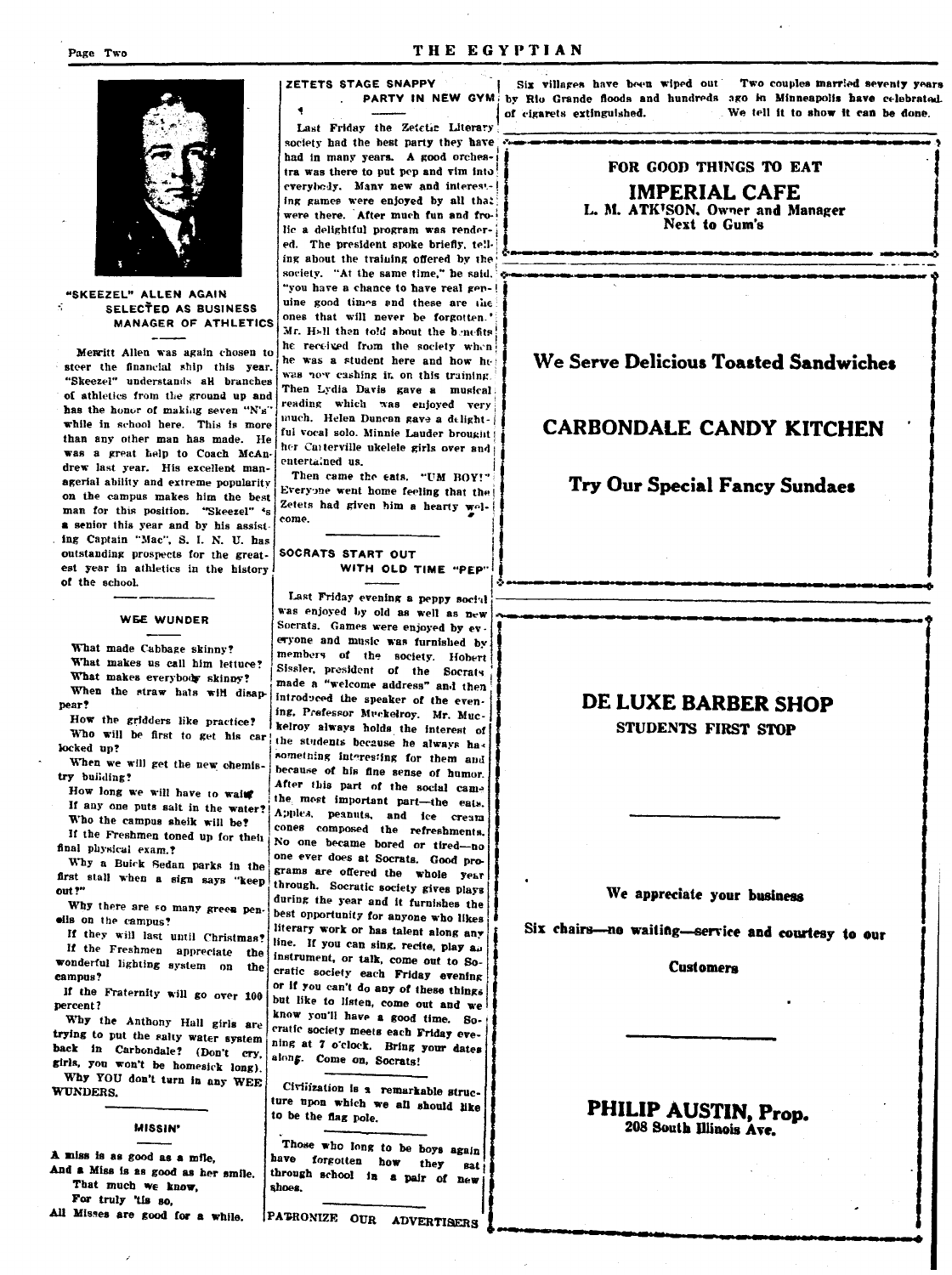### THE FRESHMAN'S LAMENT

I slwavs blow a dollar. Though I seldom have a dime, And since I hate extravagance It gets me every time.

And always when I go to eat-Determined to get by With just perhaps a lonely roll-To buy the place I try.

Now last night for example, When I went out to sup. I planned to dine on doughnuts And coffee.-- just one cup.

But when I saw the menu My plans went up the spout. The stuff I ate that evening Would put a team to rout.

That's the way it always goes. No matter how I try To keep my money in my jeans-I buy, and buy, and buy. -Augustana Observer.

**EVOLUTION** 

Friendshin Courtahip **Battleshin** 

## **BARTH THEATRE**

The 7th Year as the Student's Playhouse Monday and Tuesday, Sept. 27, 28 Cecil B. DeMille's

## "THE VOLGA BOATMAN"

DeMille's finest success, watch and read our advertisements daily in the Carbondale Free Press.

A good program every night in the week. Popular productions while they are new. The Barth is now in the greatest of movie seasons. Look what is coming soon for you.

"Padlocked"-A Paramount picture. Red Grange in "One Minute to Play." Zane Grey's "Born To The West."

Gloria Swanson in "Fine Manners."

Anna Q. Nilsson in "Miss Nobody."

Colleen Moore in "It Must Be Love."

See them, they're better, cleaner pictures. No old, cheap films, but current productions.

## **GRAND THEATRE**

Illinois Avenue. South of Post Office

Monday-Tuesday, Sept. 27-28 Norma Shearer in "The Devil's Circus."

Wednesday, Thursday, Sept. 29-30 Lon Chaney in "The Blackbird"

### WATCH THE GRAND-BETTER PICTURES

COMING-Gene Stratton Porter's "Laddie." Milton Sills in "Puppets." "Beverly of Graustark." "Date Einet " "You Never Know Women."

The Grand is open every night 7 to 11 p. m.

The same admission every night. Children 10c. Adults 20c Real entertainment. You know what's best. Make your selection

### **STOPI LOOK! LISTEN!**

'Hark! What is the noise I hear coming down the road. Surely it must be one of those rattling good Fords trying to outrun the black clouds that are gathering. Yes, there it is and two young maidens occupying the front seat looking very proud inded-but wait, they are stopping and oh! haw avoited the driver seems to be. Oh! yes, I see now one of the front tires is flat and I just know neither one of them ever took a tire off before. I can hear them talking  $now -$ 

"Oh, what shall we do and just when a storm is coming un?"

"Yes, I know but aren't you going to shut off your engine while we try to take this thing off?"

"Well, I suppose so, but do hurry and find the jack. No, no not that one. The red one is the best. Here 171 jack it un while you find the tools. Yes I think they are under the back seat. Whee-sure glad this is a Ford or I couldn't get it up. Where'd you find all the tools?"

"No because those things you take the tires off with are not in with the other tools."

"Well, I can't find them but let's try these screw drivers. Maybe we could get under the tire and lift it school year we are ignorant of much up a little so I could get ahold and pull. Do be careful, there you have yours under now, if I could only get mine to work. Look what I found. Three tacks. No wonder we are stranded."

They were talking lower now and I can't hear but how long has it been through discouragement do we love since they started to take that tire off. Quite awhile and if they aren't for the sake of pleasure. Our purpose sitting down laughing again right weakens even to the extent of dropwhen the storm is coming. I think it ping out of school. But remember is too serious to laugh although they do make a funny spectacle. Ah, formulates ideals but clings to them; there the driver has shown her not only dreams but does: not only strength and at last the tire begins finds a job but sticks to it. So when to come.

they go the way they came only of to "give up the ship" but to see it course on the rim. But I think truly through. they have had an interesting experience if they have had to wipe away a few beads of perspiration and also get their hands dirty. Guess who?

She: "No! I can't give you another dance. But I'll introduce you to the prettiest girl in the room." He. "But I don't want to dance

with the prettiest girl in the room. I want to dance with you."

I warn you sir! The discourtesy of this bank is beyond all limits. One word more and 1-1 withdraw my overdraft.

He: "Talking of old times, do you remember that occasion when I made such an awful ass of myself?" She: Which?

## TENACITY OF PURPOSE

There is one virtue or quality of character (call it what you will) which, whether classed as cardinal or not, is surely cardinal in many respects for upon it hinges the failure or success of many lives. This fundamental of true worth and moral excellence is nothing more than tenacity, that steadfastness a i constancy of purpose which prompted Grant in the trying days of the Civil War to declare "I will fight it out on this line if it takes all summer."

Most of us have come here with noble aspirations and high ideals. Filled with a desire to serve humanity and make the world a better place in which to live we shall relatively soon enter our sphere of activity to carry on our respective part in it. But however noble our aspirations and however high our ideals time comes when the way grows hard, zeal flags, and feelings grow rebellious. Then do lofty aims count for little if the character lacks that sterner fibre to carry it triumphant over moods of depression. Then do we need to realize that the training we receive is not an end but a means to an end. How can the end be reached without the means?

Standing on the brink of another that lies before us. But we can be reasonably certain that there is a long, wearisome road ahead. At the end of the road bangs the coveted sheepskin, with all that it represents, for those who are willing to work and wait. Yet how often sight of the prize! We sacrifice duty that the man who succeeds not only the work grows wearisome and the Well, must be on my way. There clouds hang low, let us resolve not

|  |                          | The Ant: "Well, we've struck!" |
|--|--------------------------|--------------------------------|
|  | The Gnat: "What for?"    |                                |
|  | The Ant: "Longer hours." |                                |

Jackv. dear, your hands are frightfully dirty."

"Not frightfully. A lot of that is shading."

"Papa, the Earl wants me to send him a photograph to show to his parents.'

"I thought he had dozens of your photos."

"Yes, but he wants a photo of your certified check."

Daughter: "Our economics professor is teaching us how to spend money."

Dad: "He might as well be teaching ducks to swim."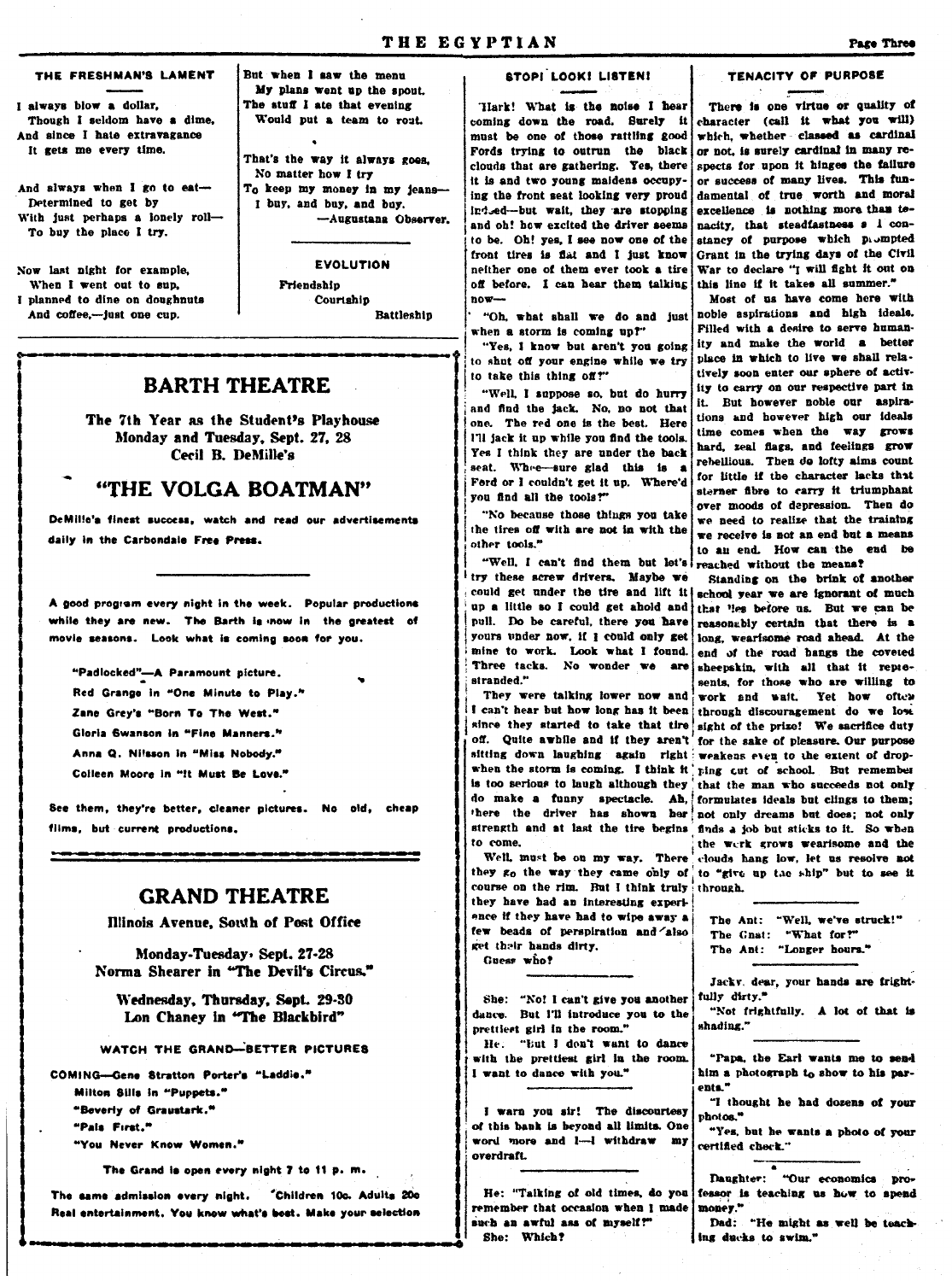### THE EGYPTIAN

Member



**Charter** 

College Press Association

Published every week during the Collegiate year by the students of the Southern Illinois State University, Carbondale, Illinois.

Entered as second class matter at the Carbondale Postoffice under the Act of March 3, 1879.

| Office:<br>Main Building, Room 16 |                                                             | Telephone:<br>University Exchange No. 1.                                                                                                                                                                                                             |
|-----------------------------------|-------------------------------------------------------------|------------------------------------------------------------------------------------------------------------------------------------------------------------------------------------------------------------------------------------------------------|
|                                   | <b>EDITORIAL STAFF</b>                                      | <b>BUSINESS STAFF</b>                                                                                                                                                                                                                                |
|                                   | Lemen J. Wells . Editor-in-Chief<br>Sports Editor John Land | Associate EditorCharles Neeley Business Manager Leland P. Lingle<br>Associate Editor.  Bessie Smith Adv. Mgr.  Bert Casper<br>Social Editor Melba Davidson Advertising Mgr Edwin Heinecke<br>Literary EditorCorem Waller Typist  Alberta Kochlenbacn |
|                                   | Humor EditorBlanche Lentz                                   |                                                                                                                                                                                                                                                      |
| <b>C-1+L-</b>                     | News Editor Mary Sauer                                      | Exchange Editor Mary Stevenson Alumni Advisor E. G. Lentz<br>Mag C. Trovillian Faculty Advisor. Frame J. Bowver                                                                                                                                      |



### BEGIN WITH VIM

A new school year is beginning. You may have a year of success or you may have a year of failure ahead of you. Which are you going to make it? Students the outcome depends entirely upon you. Have you a goal in view which you wish to attain during the coming year? If you have not, you should turn over a new leaf and form visions of the future.

Just what you get out of life depends largely upon what you put into it. You will be required to use every bit of energy which you possess if you reach the goal you should. Now is the time to make a determined vow that during the school year of 1926-27 you will pass all previous achievements. Plan big and work with a patient determination and a hopeful trust in the future. When you look back at the end of the year, you will smile with satisfaction and count the year well spent.

### DON'T QUIT

How easy it is to quit when barriers block the road of success. But how easy it looks when some person, who knows the meaning of patient determination and who never thinks of the word fail, opens the blockade and goes through it. Failure is only for cowards. Some people are afraid to begin a task on account of the difficulties that may follow. "A task begun is a task half done." When you begin your work don't be afraid of petty failures. Many men have succumbed to failures of life when a little more effort would have meant a glorious success.

THOSE WHO TIDY UP

getting acquainted with our joily, 8. 1. N. U. BUILDINGS good-natured janitors.

This year we have a new member of the janitorial force. Mr. Wilson Mr. Angel takes care of the new gym. will have charge of the library build- We hope it will not rain so much this ing this year. We welcome him to our school and hope he will be with not carry in so much mud. Mr. Whitus many years. The new student tenburg will have charge of the Allyn

Mr. Coffie will be on the job at the science building again this year. year so that the football players will can't stay here very long without building again. He has always done

his part to make the building an ideal smiling? Mr. Bryant has been place for students. Mr. Mayhew pushes the broom in the auditorium. He is known to most of the boys as "Uncle Frank." We will all remember how he picked cotton during his vacation last Christmas.

Mr. Goddard takes care of the Main building and makes windmills and catches rats on the side. He has attended the Zetetic society every Friday for several years.

Mr. Sherrets keeps robbers from stealing our little auditorium. He luck to the Bryant family, but for the kills stray dogs and catches owls. These folks do much to make it possible for us to have a real school.

### T. L. BRYANT, JR.

The good old stork visited the tigers in India?" home of Mr. and Mrs. T. L. Bryant on Thursday, August 12, 1926, Didn't you wonder why "Tracy" is always Chapparal.

member of the faculty for the past eight years and is now teaching commercial work and Palmer Method writing (which he says T. L. Jr. will learn to use as soon as he's old enough). The baby has been described to us by his proud papa as being a fine, big, dark-haired, blueeyed, smiling, baby boy. He weighed eight and a quarter pounds when he was born and the more he crie", the more he grows. Here's wishing good happiness of the Mr. and Mrs., we hope that T. L. Jr. doesn't have to cry in order to grow.

### **SAFETY FIRST**

"Did you have any luck hunting

"Marvelous luck. Didn't come across a single tiger."-Stanford

**GEO. D. CASPER** 

**JEWELER** 

**REPAIRING PROMPTLY DONE** 205 South Illinois-Two Doors South of Prince

## **SEE THE NEW**

## **Authentic Styled College Clothes**

### \$24.50 and \$29.50

## J. V. WALKER & SONS. Inc.

New Men's Wear Store E. Jackson St.

## NEW FALL DRESSES AND COATS

We would be very happy to have you come in at your earliest convenience and see what we believe to be the most complete and comprehensive display of new fall dresses, coats, hats, etc., that has ever been our pleasure to present.

JOHNSON, VANCIL, TAYLOR CO.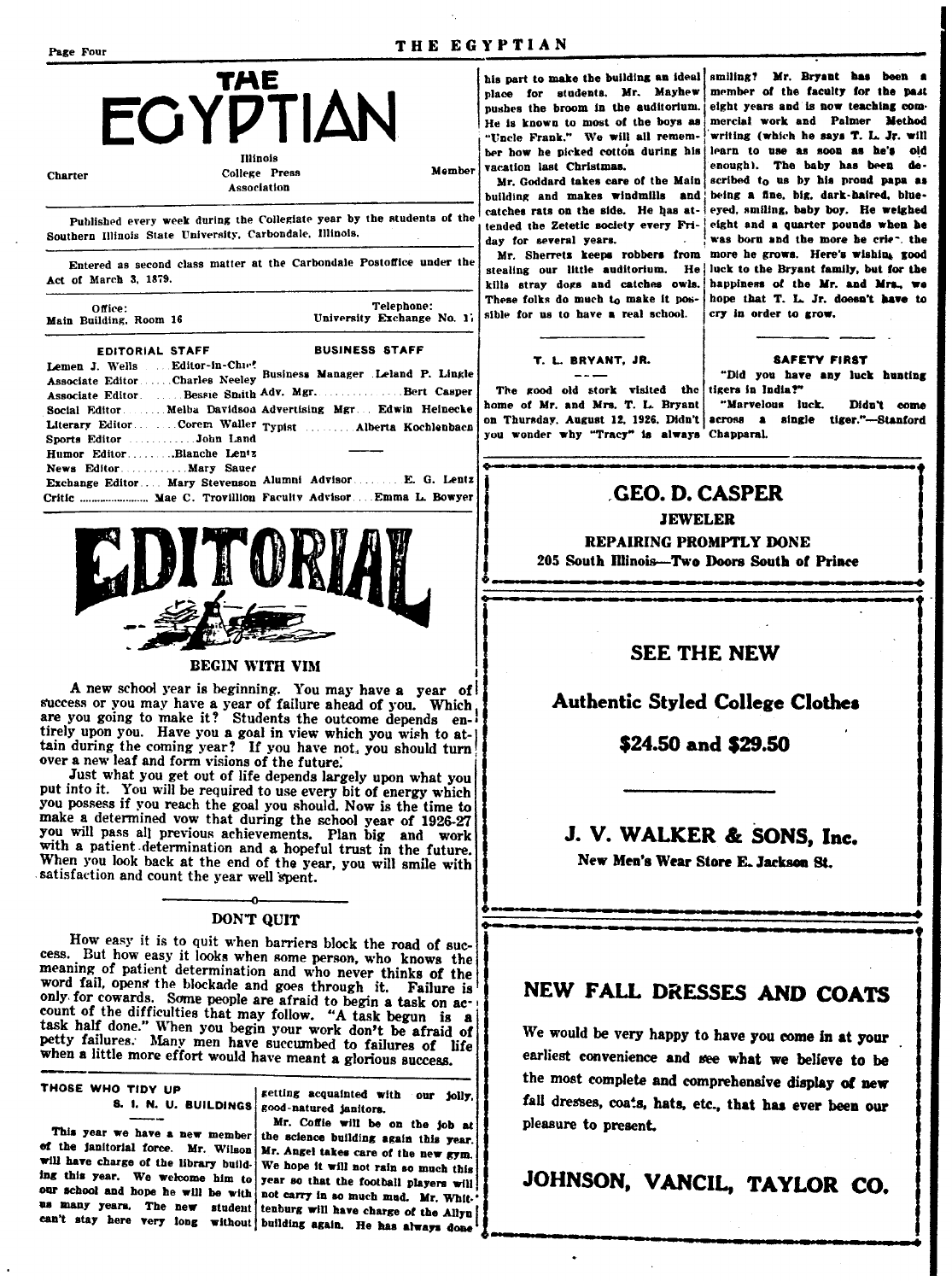### **ALUMNI NEWS**

We are glad to learn that Kelley Loy '23 was graduated from the Kent college of law in June, 1926, and only one dollar (\$1.00) and ....... passed the bar examination in July. this is a deep one. You search for Miss May Ann Deltz, '26, no teach-

ing in the Belleville public schools, sends her best wishes for the biggest! year in the history of the Egyptian.

Miss Mary Virginia Linder, assistant principal of the Manchester High school, says her interest in the activities of dear old S. I. N. U. makes it necessary for the Egyptian to be sent to her.

Dorothy Furr is a Junior at Indiana university. She is pledged Alpha Chi sorority.

> 3820 Park Ave., (3rd Apt.) Chicago, Illinois. Sept. 14, '26.

Most Estimable Friend:-

In this letter is one dollar (\$1.00) for which coin of the realm please return at equal intervals of one week sufficient Egyptians (school paper) to make null and void any claims which I might have on aforesaid one dollar (\$1.00).

I failed to find the dotted line referred to so diligently in your letter everything. I am very white and enof the 10th inst. However, I have signed on the solid line presumably ed I could not exist. I am often callmeant for my most esteemed signature.

I fear you will suffer considerable financial loss if you fulfill the promise I go from Paris to Lyons-in this

[that "getting the Egyptian will be country it was from New York to And he says: "I'm bound in the end like getting a letter from home," as my original investment amounts to without moving or taking a the concealed, it is hoped, solution on your own time, but don't lose any sleep concerning the answer.

Yours veiledly.

ROBT. M. MARBERRY, Asst. Cat. Writer, 144. Furn. Dept. for Sears, Roebuck & Co. Signed and sworn in my presence.

ERNEST J. HALTER, Asst. Mgr. Inst. Dept. for Con-

tinental Insurance Co.

## AN OLD RIDDLE

Here is an old riddle that was very popular in the davs of our grandsires. It was first mentioned in the papers of France pearly a hundred years ago. went from Paris to London, and from London to New York, where it made its bow in this country. It reads:

I am very long; if I rose straight up I could touch the sky: if I had arms and legs I could catch the thief: iff I had eves and mouth I could tell circle the earth. If I were not crooked the queen's carpet, but am never folded. I arrive first at the market and am the first one to arrive home.

For Luggage, Men's Furnishings and Shoes, see

## F. B. SPEAR

202 South Illinois

**SPALDING'S ATHLETIC GOODS** 



Philadelphia-without pausing, What am 1?

MR. CAN'T AND MR. CA

Oh. Mr. Can't from Mr. Can

The answer is "The road."

Is a very different sort of m

For Mr. Can he always tries,

And Mr. Can't he always crie

Now Mr. Can gets many a bio But he gets the best in the er

know. While Mr. Can't gets nothing For he's down too low to suffer Oh, Mr. Can gets up with a grin!

| yet i | to win."                                              |  |  |  |
|-------|-------------------------------------------------------|--|--|--|
| aten  | But Mr. Can't is a pitiful sight,                     |  |  |  |
|       | For he's whipped before he's begun<br>to fight:       |  |  |  |
|       | And he says that it puzzles quite a                   |  |  |  |
| W     | lo:<br>Why some can do it and some cannot.            |  |  |  |
| an i  | Oh, poor Mr. Can't! For he never<br>knew              |  |  |  |
|       | The secret I'm going to whispe to                     |  |  |  |
| is:   | you.                                                  |  |  |  |
| w.    | That you surely can if you only try,                  |  |  |  |
|       | ad, you   And you certainly can't if you only<br>ery. |  |  |  |
|       | at all,   And that is the reason why Mr. Can          |  |  |  |
|       | ' a fall, i From Mr. Can't is a different man.        |  |  |  |
|       |                                                       |  |  |  |

**COLLEGE CLOTHES** 

for **COLLEGE MEN** \$24.50 and up

J. A. PATTERSON & CO.

Egypt's Style Setters

-Saint Nicholas.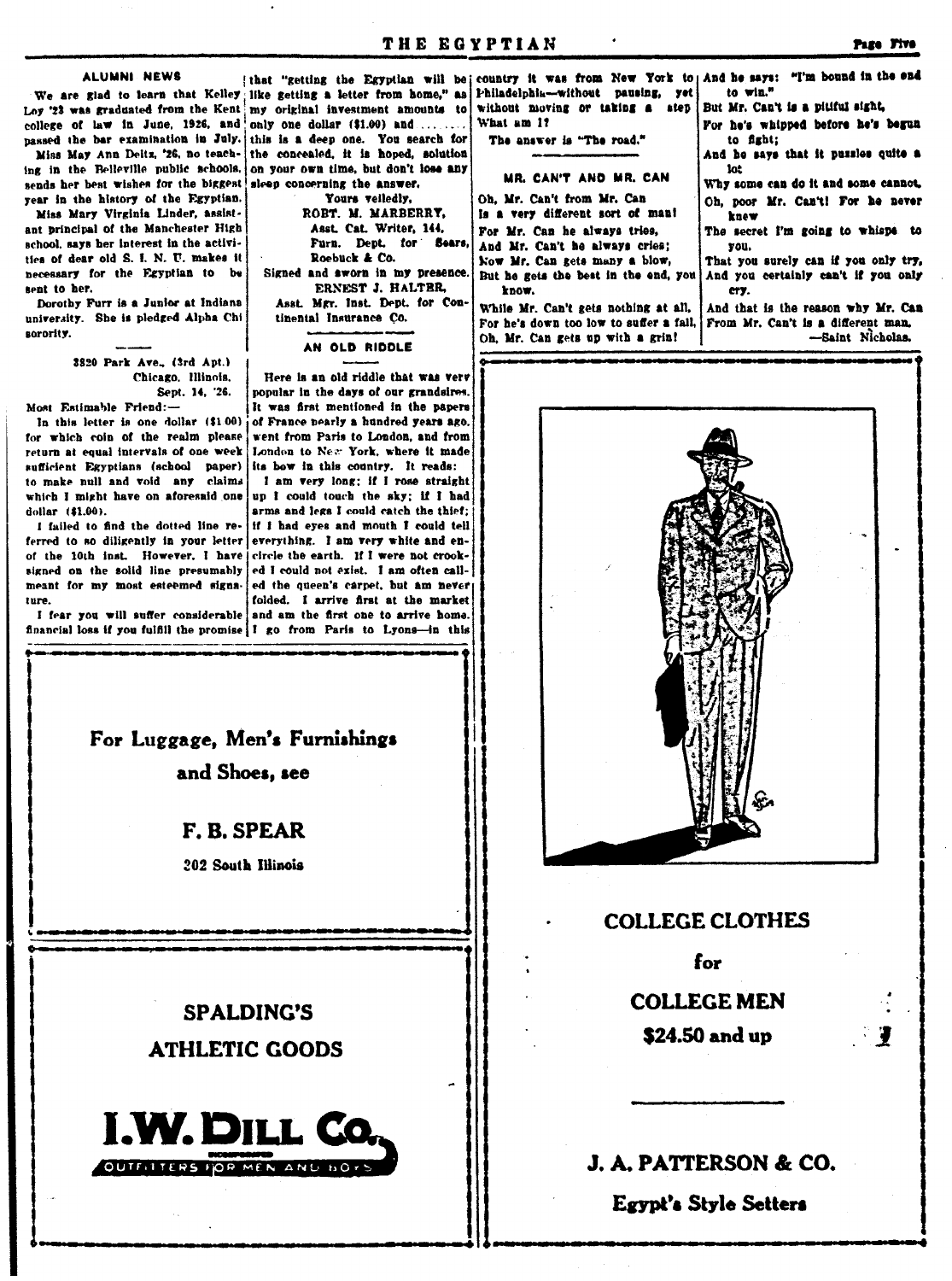### **SHORT STORY**

Very few of you seem to realize that our great grandmother-in-law was a very sophisticated woman. So much so that she had to walk back WHERE YE POND from the Covered Wagon. She never even blushed at a stripped gear. And in walked a gannet, which is just another kind of a feathered biped. And it into a huge, strawberry ice-cream the little boy came home from school and told his mother that he had adenoids. He couldn't tell her just what they were, but said that something had to come out of his head. So his extricated itself, while a large family mother wrote to the teacher and said she had washed her little boy's hair and couldn't find any of them adenoids. And so they decided to have a trial to decide whether a goat or our pipe has the worst odor. So when they brought in the goat the judge fainted. But when they brought in our pipe the darn goat fainted. And on the same day, but about a month later, we came to a town where only the lame men used canes, and we didn't stay very long. Just long enough to buy a cuspidor for a new dog, which is of the Spitz variety. So once there wuz a freshman came to S. I. N. U. And he got himself engaged the first week. His came down a week later, and the boy complained that his girl ruffled his hair, and rubbed his whiskers, and asked pa what was the trouble. His pa sez, "Why don't you kiss her?" And the freshie sez, "By gosh, dad, I believe I could."

Last Line "Shake hands on it." -sir tom.

QUIVERS AND CROAKS Came the dawn of a new day. The sun rose over the pond, transforming soda. Rising- higher, the shining footed sun climbed the branches of the birches-but fell on the tin-can edge of the pond. Fuming hotly, it of frogs croaked in unholy gleecroaked in glee, until they found themselves croaked in the bills of the two blue herons-which was quite another matter. Very top-notch-the herons. One heron, who was sporty, insisted on walking on stilts; the other heron delighted in ultra-high heels. And anything but the most quivering frog legs for breakfast nauseated them.

Weaving along amongst the tincans, came a back-street full of boys. An eager light and breakfast hacon was on their faces. Each one hunted out an individual pond and a bent pin, unknotted a shoe string. affixed a tempting dough-bait andwaited (fished, they say).

The ducks awakened, and began rowing about through the mud-one (fished) until the eager light on their eye closed in non-dieted content, the other eye warily open for the "dough cast upon the waters." They

## **HEWITT'S DRUG STORE**

For all school supplies-Stationery, Candy, Sheaffer's **Guaranteed Fountain Pens** 

> Best Soda Fountain Service and Leading Prescriptionists

## **HEWITT'S DRUG STORE**

Latest styles in young men's Hats. Newest styles in young men's Sweaters; all style in young men's Shirts. Lumber Jacks for young men, boys' and girls'. The celebrated "Hole Proof" Silk Hose for ladies, three grades, \$1.00, \$1.50 and \$2.00. There is no equal for looks and durability.. Come in and get acquainted and look over our young men's clothing.

## **JESSE J. WINTERS**

Clothing, Furnishings and Hats

would wait until the sun tinted their rolls to a delicate brown.

All day the fishermen waited faces faded, and breakfast bacon was a lavendar ribbon-tied memory. The sun bumped over the edge of the earth, and the fish went home to read their life-insurance policies. The fishermen wearlly arose-and went to school the next morning. -Gladys Simonsen.

The ugly duckling can hope to be come a swan, while the swan can only dread to become an ugly duckling.

### **SERVICE**

She: What have you ever done for women?

Congressman: I voted against the tax on cigarettes.

He: "My train goes in fifteen minutes. Can you not give me one ray of hope before I leave you forever?"

"Er-that clock is half an She: hour fast."

"The great secret of happiness lies in being content with one's lot." "But it has to be a whole lot."

# C. E. GUM

**Jeweler** 

## We Ain't Got Much but what we got is good

**STUMBLE INN** 

### **OUR STUDENT FRIENDS**

We offer you Quality Price and Service<br>New Fall Silks, Neckwear

Nice showing in new silk hosiery.

Make the McPheeters, Lee & Bridges store your downtown headquarters. Cash your checks, store your baggage, wrap your parcels, meet your friends.

### McPHEETERS. LEE & BRIDGES

Dry Goods, Notions, Shoes **Pictorial Review Patterns** 

Phone 196

Phone 196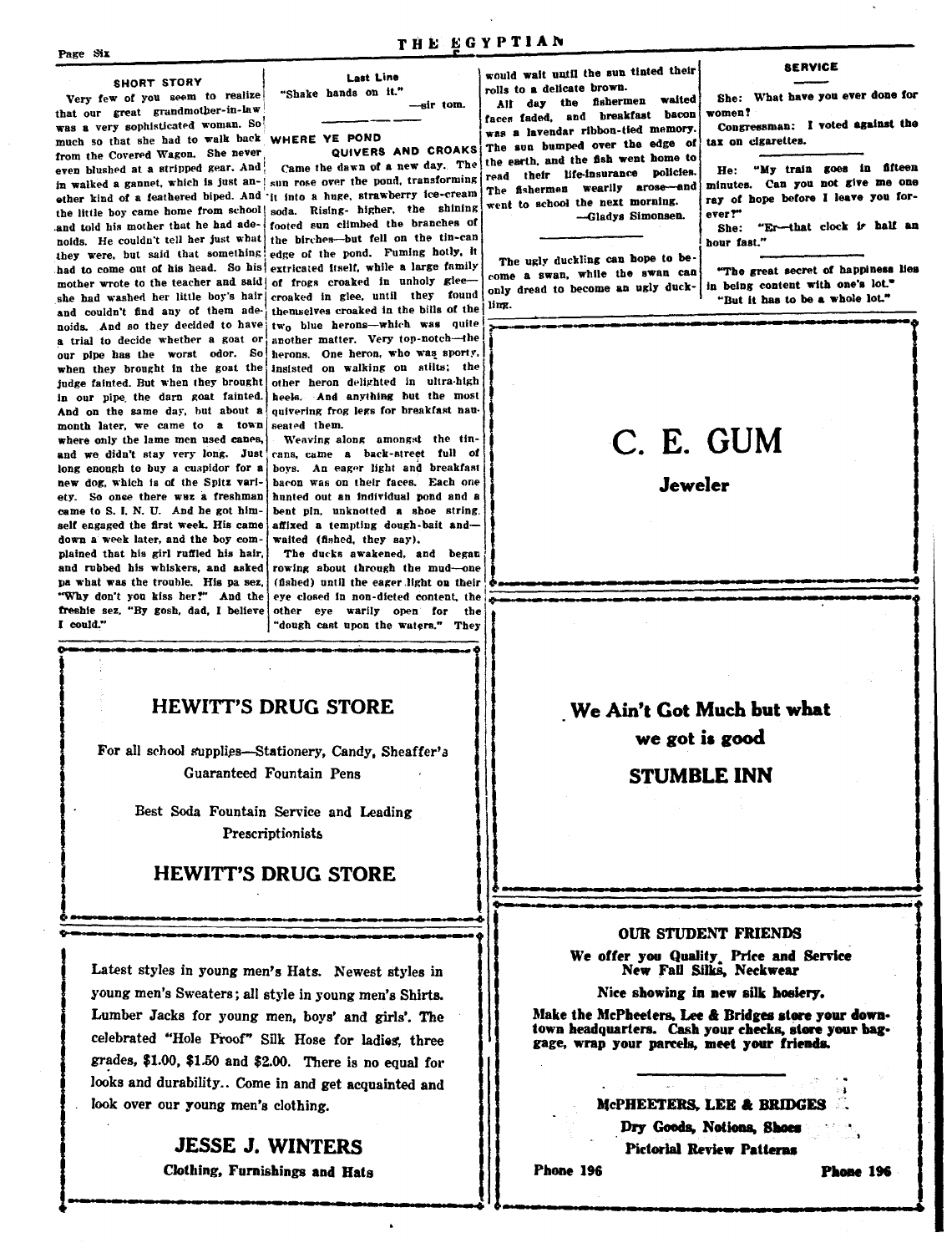Ů

### **PHYSICAL FXAMS.** FOR EVERYONE room. His voice and manner con-

vinced you that there was sudden "What did they do to you?" "Did death in the room or at least a drathey hurt?" asked the breathless gon. And oh, what a relief when a Freahman to a comrade who came pleasant looking youth said, "Stand from the room in which the awe-inup there and let's see how tall you suiring physical examination was are." taking place.

"That nurse took an ungodly pleasure in sticking that pin in my fin- Way up in the dome so high, ger. Honest she hit the bone and Who should climb but little I, I've got high blood pressure, flat feet | looked abroad on college lands and caries, whatever that is. I am | And saw two freshies holding hands. afraid I won't live long." he sighed.

"Well, if all those things are wrong 1 saw the cars go up and down with you I suppose I ought to be in With people on their way to town, a hospital," put in a thin, pessimistic | saw some running Sophomores pass youth. "Maybe, an education isn't Aspeeding on their way to class. worth the effort."

The mill spound slowly, but as Dr. I saw the busy Dean go by Caldwell says, "It ground exceedingly With nurder in his glancing eye. fine." The door opened with alarm- I saw a junior swell his breasting regularity taking in and relens. The buttons bursting on his vest. ing victims. Finally you were next. You weren't quite sure whether it Perhaps I'd have not far to roamwouldn't be wise to turn and run. The door opens and an important looking I would not seek in every land student called in a big voice "Next." But rather and it close at hand. And in you went. You didn't dare do anything else with the door-keeper looking at you so hostilly. In a ter-

### Batson's Barber Shop

Our Slogan "It pays to look well."

The fastidious woman

who values the charm

makes our Beautiy

alive to-the-fact that

we are trained experts

here who can render

'Our Methods Succeen"

THE VANITY BOX

211 W. Main Street

Phone 15

nvaluable service.

appearance

her Aid-decamp because she is

of her

**Shoppe** 

-Exchange. JUST A THOUGHT OR TWO

There I would find the highest dome.

If I could find a higher dome-

Where seniors sit in connsel wise.

comb-

With learning shining in their eyes, Where hair is sleeked and hints of

irible voice he ordered you into a

**PROSPECTIVE** 

A woman can put more into a look than a man can put into a book. -<br>|a = a

A change of occupation is as good as a vacation-that's why the coal man sells ice in the summer.

It's not the hours you put in, but what you put into the hours that counts.

Regularity is an important feature of successful office hours-except as to being late.

You can get a better grip on success with bare hands than you can with kid gloves.

You can't plow a field by turning it over in your mind.

 $\bullet$ No matter how hard the other fellow runs, the chap who wins the race is the one who gets the applause.  $\bullet$  $\mathbf{r}$ 

The most popular of all fallacies is the idea that the other fellow's job is easy.

 $\bullet$   $\bullet$ The differences between men is ordinarily not very great, but mighty important.

Shoe repairing we have the best-Try us with a pair-You know the rest When worn out from heel to toe, to SETTLEMOIR'S SHOE HOSPITAL You will go.<br>NEXT DOOR TO BARTH THEATRE Work done while you wait

## **AMERICAN CAFE and CANDY SHOP**

Southwest Corner of Campus

Home Cooked Foods-Clean and Sanitary Meals 30c. Sandwiches 10c

Fountain Drinks, Ice Cream and Frozen Suckers. Eventually your headquarters-Why not now?

## **PRESLEY'S PLACE**

## Your Feet Will Carry You Through If

## They Are Properly Shod

## THE FASHION BOOTERY

## THE NEW **ELITE BARBER SHOP**

## **FOUR CHAIRS, FOUR BARBERS**

All New Modern Equipment-Try the seat of success

**Sam Morris and Cecil Davis** 

**Proprietors** 

**Candies** Soda Fountain Phone 276

WILHELM DRUG CO. The Students Drug Store **School Supplies Fountain Pens** Pencils